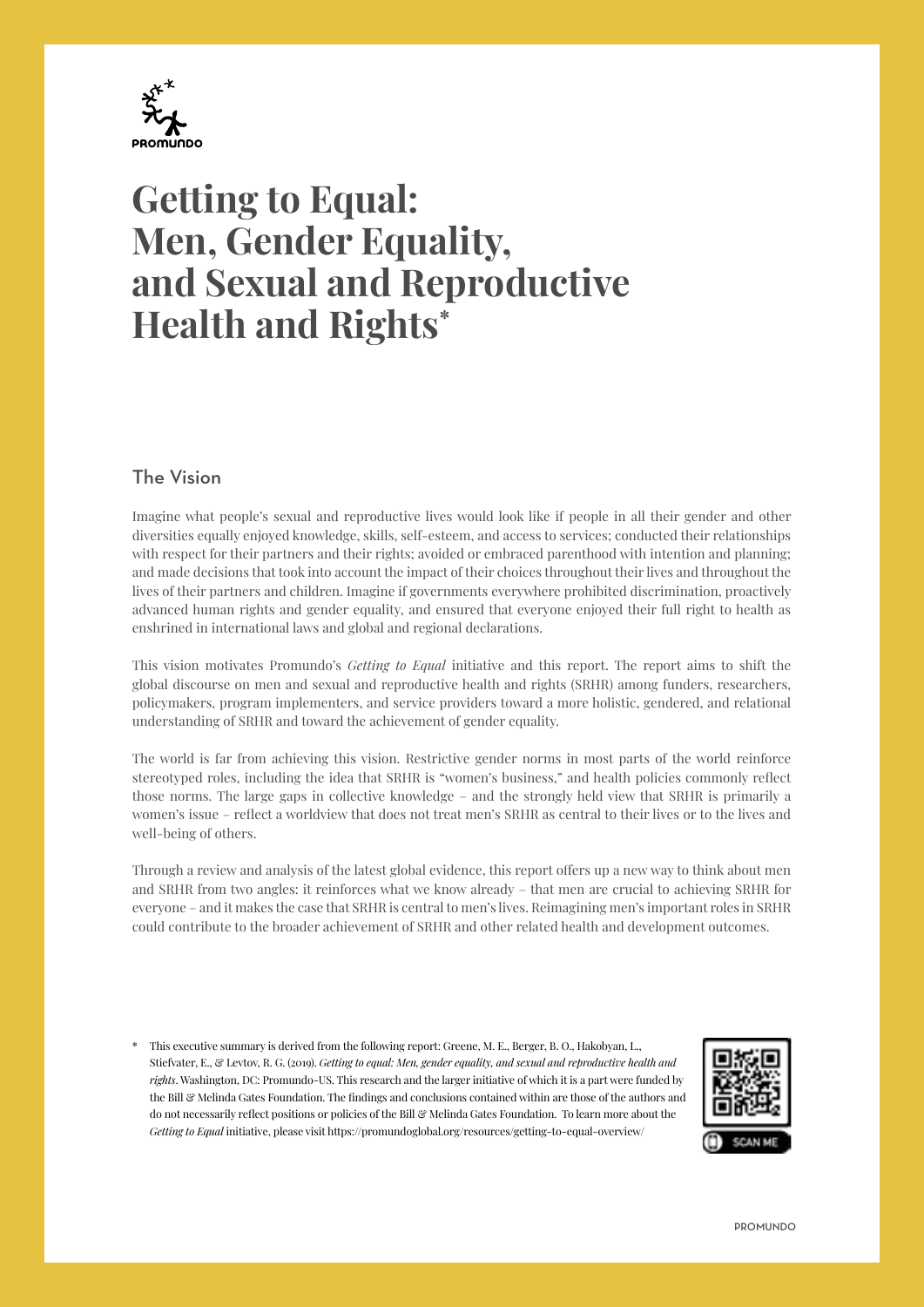2 TECHNOLOGY LANDSCAPE FOR CERVICAL PRE-CANCER unitaid 3

Part and parcel of SRHR is a discussion of men's *bodies –* how boys and men learn about sexuality, how they feel about themselves, their attitudes toward and respect for others, the conditions of sexual initiation, and how they learn to care – or not – for their own bodies. Globalization has spread a highly muscular ideal for men, and research shows that 22 percent of young men in the United States have muscularity-oriented eating disorders.1 The timing and conditions of sexual debut vary greatly across settings, with early debut associated with coercion, as in South Africa, where approximately 50 percent of boys who had first sex before age 13 were coerced.<sup>2</sup>

Men's Bodies: Knowledge, Health, and Identity<br>Part and parcel of SRHR is a discussion of men's *bodies* – how bo<br>feel about themselves, their attitudes toward and respect for others<br>they learn to care – or not – for their Intimate *relationships* form the context in which much of a person's life may be spent, and a sexual double standard for women and men has a pervasive effect on relationship dynamics, power differentials, and relationship violence and control. Though age at first marriage has been increasing for women, it has not changed much for men. However, in many low- and middle-income countries, men have experienced declines in *ever* marrying over the past 15 years, with especially sharp drops in the proportion of young men who had ever married or been in a union among those aged 20 to 24 in West and Central Africa and those aged 25 to 29 in South Asia.4 Few comparative data exist on LGBTQIA+ experiences related to intimate relationships, despite a documented increase in countries with laws supporting marriage equality.

In the absence of comprehensive sexuality education, pornography is standing in as a source of readily available information. Some pornography may support learning and exploration, in particular for non-heterosexual young people exploring their sexuality, but pornography may also reinforce stereotypes and violence.<sup>3</sup> Dominant masculine norms can also contribute to risky sexual behavior, multiple relationships, and reluctance to seek treatment or participate in counseling, all factors that jeopardize their health and that of their sexual partners.

## Men's Relationships: Intimate Partnerships, Health, and Rights

Additionally, commercially mediated marriage across national borders has risen sharply in recent years, especially in countries with skewed sex ratios as a result of son preference; a third of all marriages in Taiwan,



# Contributing to a Busy Field with a New Framing of the Issues

The Sustainable Development Goals, including universal health coverage have created an unprecedented moment to advance a new understanding of men's relationship with SRHR. Despite considerable research and advocacy on men and SRHR over the 25 years since the International Conference on Population and Development in Cairo, men and boys remain quite peripheral to the SRHR field.

However, SRHR is central to men's lives everywhere, and the global data arrayed for this *Getting to Equal* report bear this out, even when data reflect the realities of low- and middle-income countries in some instances and high-income countries in others. The report is organized around three key aspects of SRHR that shape men's lives: bodies, relationships, and reproduction, each of which has its own section. The final section looks at how – mediated by factors that support and undermine their health and wellbeing – these aspects of SRHR ultimately shape other outcomes throughout men's lives, including their mental health, schooling, economic roles, caregiving opportunities, and living arrangements.

for example, involve women from Southeast Asian countries.5 The Americas stand out for the massive increase in consensual unions as a fraction of all partnerships between 2000 and 2010. Altogether, the research in this area highlights shifts in the aggregate patterns of sexual partnering and the importance of social norms in determining relationship experience.

### Men's Reproduction: Motivations and Intentions

Another vital component of men's SRHR is *reproduction*, including contraceptive decision-making, the degree to which pregnancy is wanted, son preference, childlessness, and the sensitivity of men's fertility to economic conditions. Relationship dynamics are essential for understanding if and when men become parents and how many children they may have, and men play an important role in determining how many children women may have as well. An estimated 10 to 40 percent of women experience reproductive coercion (when male partners limit their ability to control their reproduction) across low- and middle-income countries; reproductive coercion is associated with physical and sexual intimate partner violence and contributes to unintended pregnancy and other poor reproductive health outcomes.7

Additionally, men's economic roles make their family formation and reproduction vulnerable to economic turbulence, with repercussions that can preclude marriage and childbearing or that can lead to increased fertility at older ages, as occurred among Greek men between 1992 and 2011.8 Also important are some of the unique qualities of men's reproduction: that they may have children without knowing about it and that they are more likely than women to experience increased fertility as a consequence of sequential relationships after separation and divorce.

# Men's Lives: Reframing SRHR and What It Means to Men

An important contribution of this research is its documentation of the long-term impact of SRHR on other aspects of men's *lives*. From how negative experiences in disclosing sexual orientation among LGBTQIA+ youth affect their school performance and mental health to the intergenerational consequences for men's marriage prospects of son preference in the parental generation, the impacts of different aspects of SRHR are varied and lasting. Data on the long-term impact of SRHR has generally been collected on adolescent girls and women as an important argument for investing in SRHR. However, many of the benefits of this investment are also experienced by adolescent boys and men: Just like adolescent motherhood, adolescent fatherhood reduces schooling and long-term human capital development, while pregnancy prevention supports school completion. These benefits accrue not only to men but also to their sexual partners and to any children they may have. Data from the United States show that the "schooling penalty" of unintended pregnancy has risen for adolescent boys while declining for adolescent girls over the past 20 years.9 When men delay childbearing in response to economic crisis, they may never become fathers, another long-term impact of SRHR that has implications for men's well-being and the unfolding of their lives.

### Recommendations

Health systems and services, schools, policies, and norms all reinforce the idea that SRHR is primarily of concern to women. To reposition men in relation to SRHR, and to achieve and live up to the commitments and promise of the Sustainable Development Goals, a broad range of actions are needed and are elaborated upon in the full report:

**Advocacy** is needed to change the culture and institutionalization of men's disengagement with SRHR. A top priority is comprehensive sexuality education for everyone of all ages to teach about sexuality, challenge gender inequality and restrictive gender norms, and combat violence against women, including and in addition to against LGBTQIA+ people.

**Policies** are needed that reframe the connections between men's lives and SRHR. The call for universal health coverage and the principle of synergy in the Sustainable Development Goals provide an impetus for governments to think more holistically about how they invest in sexual and reproductive health and to integrate a gendered perspective.

**Services** are needed that embrace a gender-transformative approach, open up space for boys and men to play